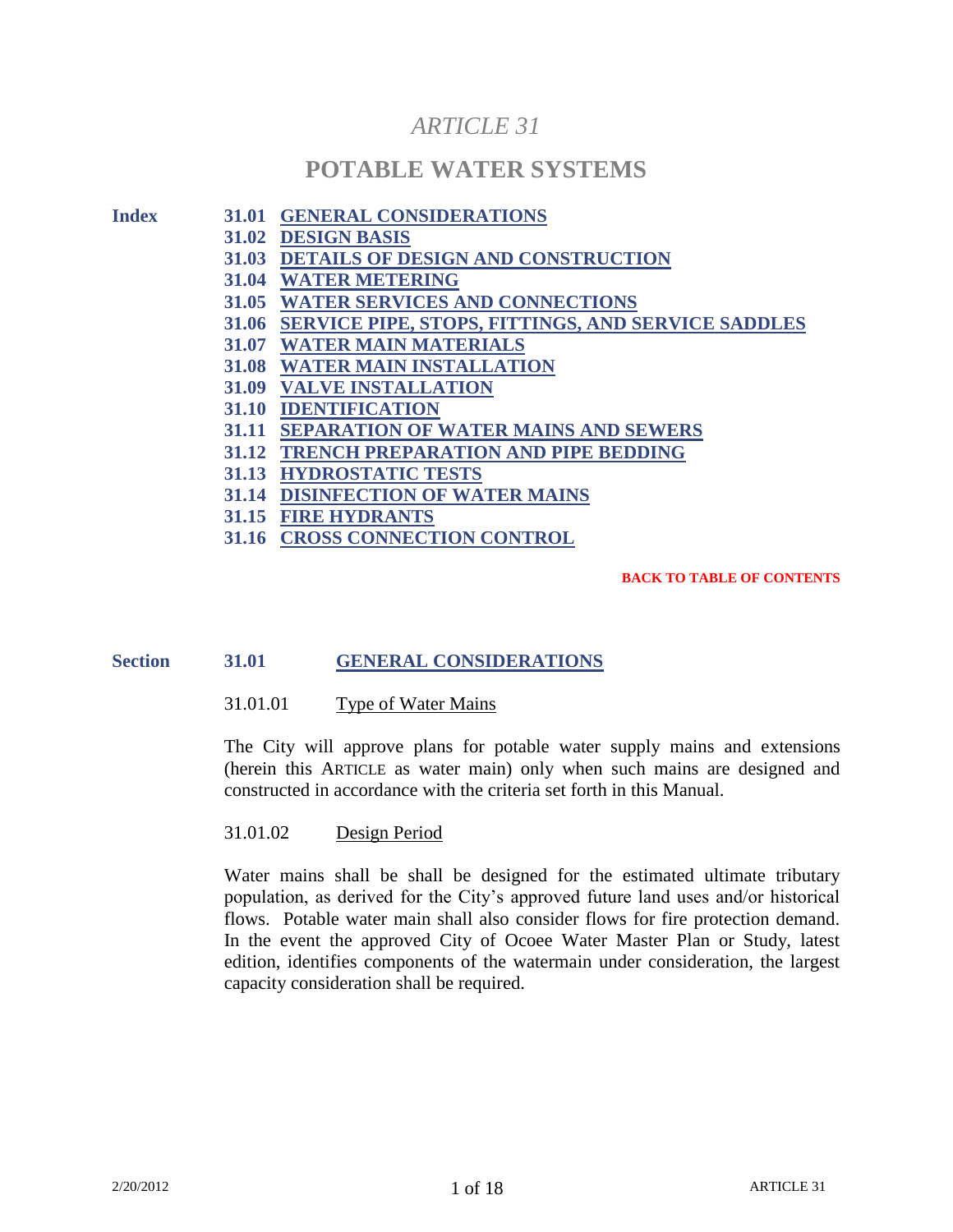#### 31.01.03 Location

Water mains shall be located in dedicated rights-of-way or utility easements. When installed in rights-of-way, water mains shall, in general, maintain a consistent alignment with respect to the centerline of the road. All water mains located outside of dedicated rights-of-way shall require a minimum 20 foot easement. Additional easement widths shall be provided when the pipe size or depth of cover so dictate. If a water main is located adjacent to a road right-ofway, a minimum 10 foot easement shall be provided. Additional easement widths shall be provided if the pipe size or depth of cover so dictate. Water mains shall not be placed under retention ponds, tennis courts, or other structures. In general, water mains shall not be located along side or rear lot lines. Placement of a water main along side or rear lot line may be allowed on a case by case basis if such a water main configuration results in efficient placement and utilization of the water main network. The criteria shall also apply to water mains in retention pond berms.

# **Section 31.02 DESIGN BASIS**

# 31.02.01 Average Daily Flow and Peak Flow

Average daily water flow shall be calculated by referencing the Equivalent Residential Unit (ERU) flow rates as outlined below. Peak flow, at a minimum, shall be the average daily flow times a peaking factor of 4. The average daily flow for domestic use shall be calculated at the minimum rate of 100 gallons per day per capita, with 3.5 persons per single family residence, and 2.5 persons per multi-family or mobile home dwelling unit. Maximum hour demand to be used for design shall be 1.0 gallons per minute (gpm) per single family residence and 0.7 gpm per dwelling unit for each multi-family or mobile home unit. Flow demands for commercial, industrial or other special developments shall be established from the estimates provided in current City Ordinance. At the discretion of the City Engineer, existing records of like facilities or estimated projections, using the best available data, may be considered.

# 31.02.02 Fire Flow Requirements

Fire flow requirements shall be determined in accordance with applicable City Codes. As a minimum, the requirements outlined in the ISO. "Guide to Determining Needed Fire Flow", latest edition, shall be met. In no case shall needed fire flow be less than 750 gpm. Maximum daily flow with fire flow shall not exceed 10 fps. Maximum daily flow, at a minimum, shall be the average daily flow times a factor of 2.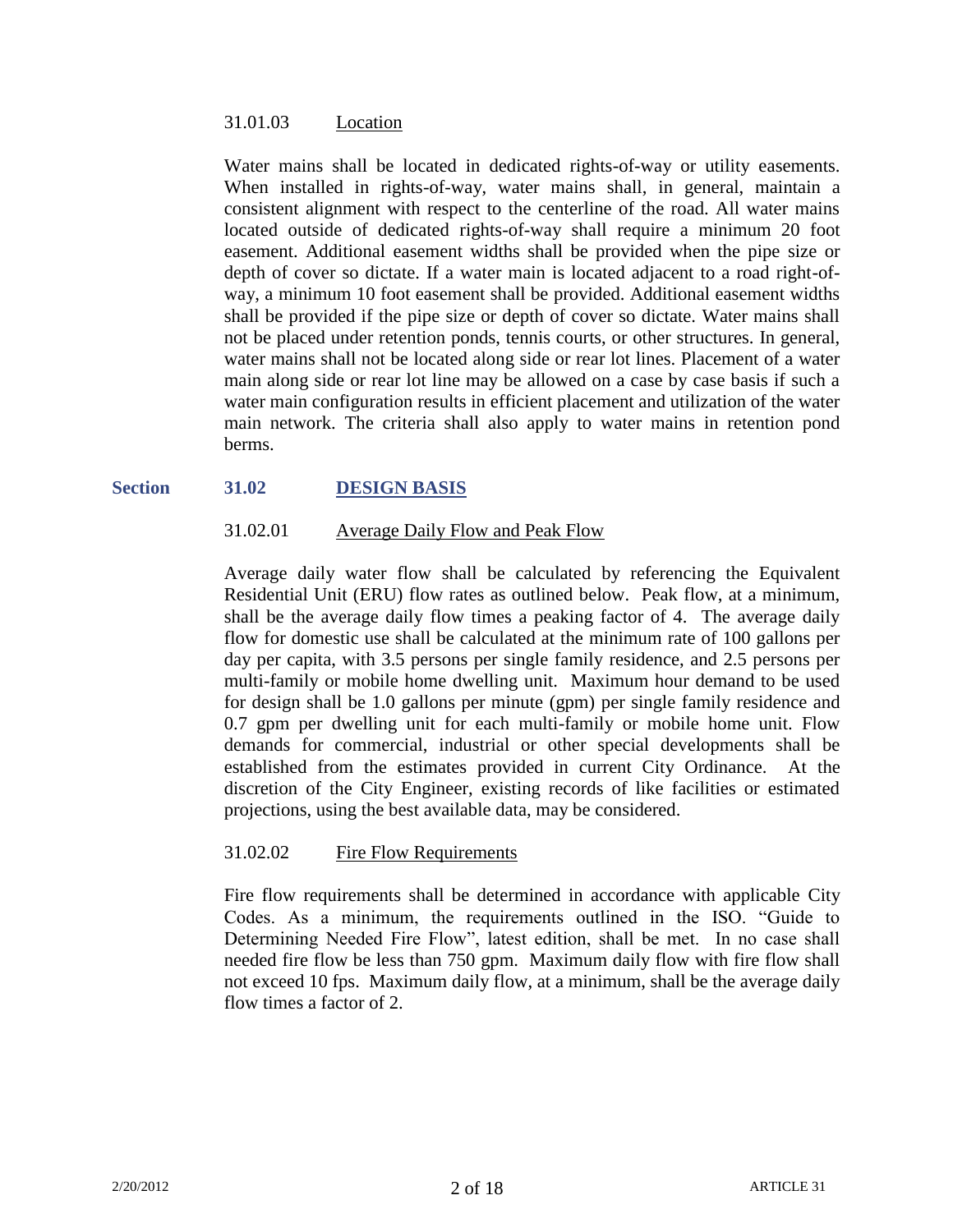# 31.02.03 Design Calculations

Owner's/Developer's Engineer shall submit signed, sealed and dated design calculations with the Plans for all water distribution projects. Calculations shall show that the water mains will have sufficient hydraulic capacity to transport:

- A) Peak hourly flows.
- B) A combination of maximum daily flows and fire flows.

All calculations shall meet the requirements of Section 29.03.0l. Head losses through meters and backflow devices shall also be included in calculations. The Owner's/Developer's Engineer, at the request of the City, shall perform a nodal analysis of the proposed project along with its effects upon the City's entire system. The City's nodal model shall be obtained and used for this purpose.

# 31.02.04 Potable Water System Hydraulic Modeling

The City of Ocoee maintains a potable water hydraulic model (Bentley WaterCAD) which is used for but not limited to determining system performances and offsite impacts. For developments that may substantially add to or impact the City's potable water distribution system, the Owner/Developer shall cause the incorporation of the development elements into the City's model and the simulation/analysis of the model. Unacceptable operating conditions and/or offsite impacts created by the proposed development shall be remediated by the Owner/Developer.

This effort to be undertaken by Owner/Developer can be done by either the developer's engineer performing the model work with a City review, or by electing to have the City undertake the work. The election for the City to perform the work shall require City approval. All costs incurred by the incorporation and outside reviews by the City shall be at the Owner/Developer's expense. All final products shall become the property of the City.

The Owner/Developer may request the City to develop the project's nodal model, with input from the Owner's/Developer's Engineer, but this will be performed at the availability of City Staff and at a rate to cover City's cost.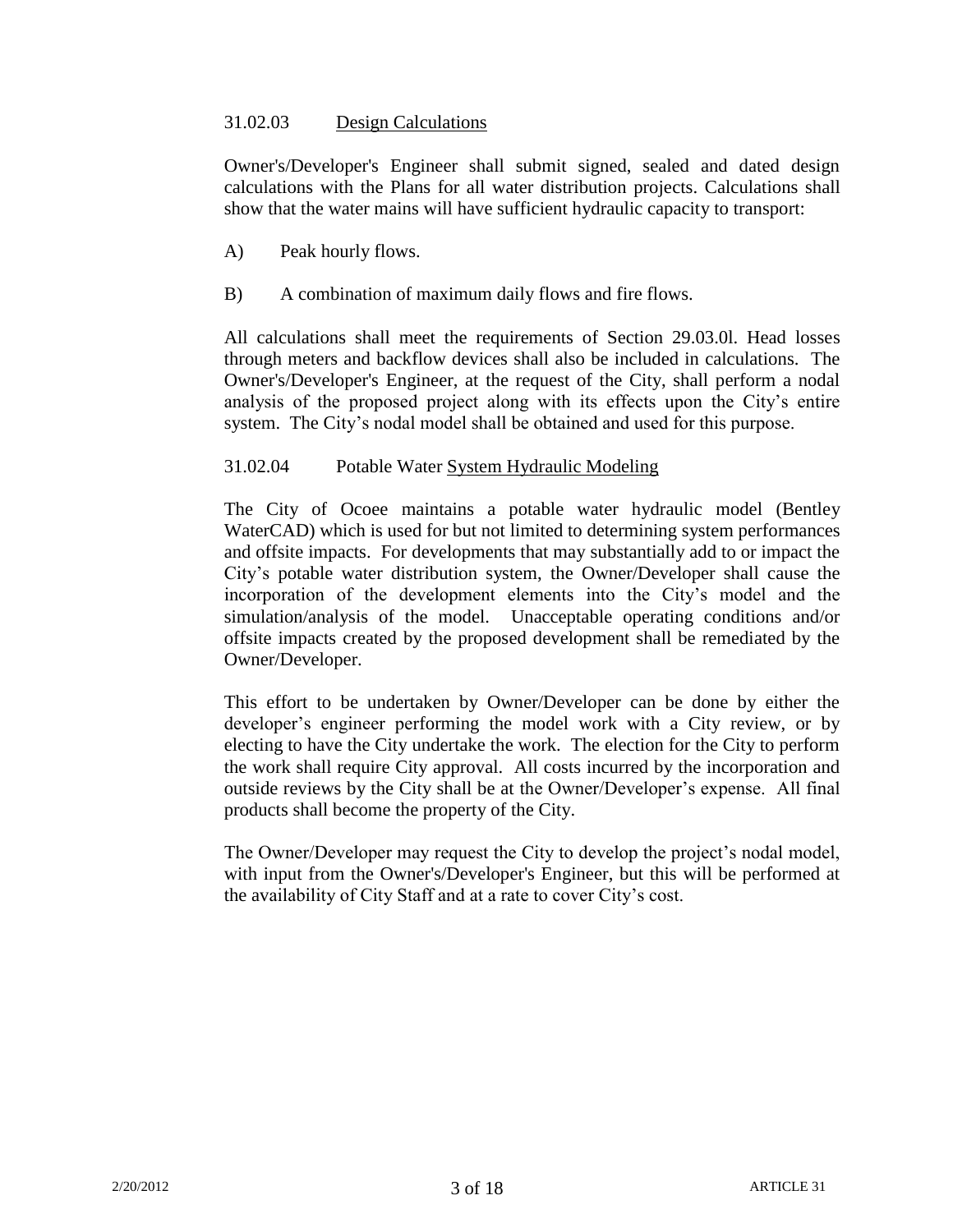#### **Section 31.03 DETAILS OF DESIGN AND CONSTRUCTION**

#### 31.03.01 Pressure

All water mains shall be designed in accordance with Section 29.02.03 above. The system shall be designed to maintain a minimum pressure of 20 psi at all points in the distribution system under all conditions of flow. Higher pressures may be required at commercial, industrial and high density residential areas. The normal working pressure in the distribution system should be approximately 55 psi, but in no case less than 35 psi on the downstream side of a meter. For pressures greater than 90 psi special provisions may be required. Design Friction Losses for water mains shall be determined using the Hazen-Williams friction coefficient of C=100. Peak hourly flow shall not exceed 5 fps. Maximum daily flow with fire flow shall not exceed 10 fps.

# 31.03.02 Diameter

Only 4", 6", 8", 12", 16", 20", 24", 30", 36", 42", 48" and 54" diameter water mains shall be permitted. Four inch water mains shall be permitted only in cul-desac areas with a maximum length of 500 feet of pipe. In cul-de-sac areas only, 4 inch looped connections are required to prevent dead ends. As a minimum, 6 inch looped systems shall be required in low density residential projects. Where looping of mains is not practical, minimum 8 inch mains shall be required, unless detailed calculations are submitted to substantiate the sufficiency of a 6 inch main. In commercial, industrial, and high density residential areas, minimum 8 inch looped mains shall be required. Larger size mains shall be required if necessary to allow the withdrawal of the required fire flow while maintaining the minimum residual pressure specified in Section 29.03.01.

# 31.03.03 Dead Ends

In order to provide increased reliability of service and reduce head loss, dead ends shall be minimized by making appropriate tie-ins wherever practical, as determined by the City. System looping is required wherever possible to increase overall capacity, service and to maintain quality. Where dead-ends occur, they shall be provided with a fire hydrant or blow-off for flushing purposes. Blow offs shall be sized to provide flows which will give a velocity of at least 2.5 feet per second in the water main being flushed. Where routine and continuous flushing is predicted or determined based on water quality issues, an automatic flushing appurtenance shall be required.

No flushing device shall be directly connected to any sewer.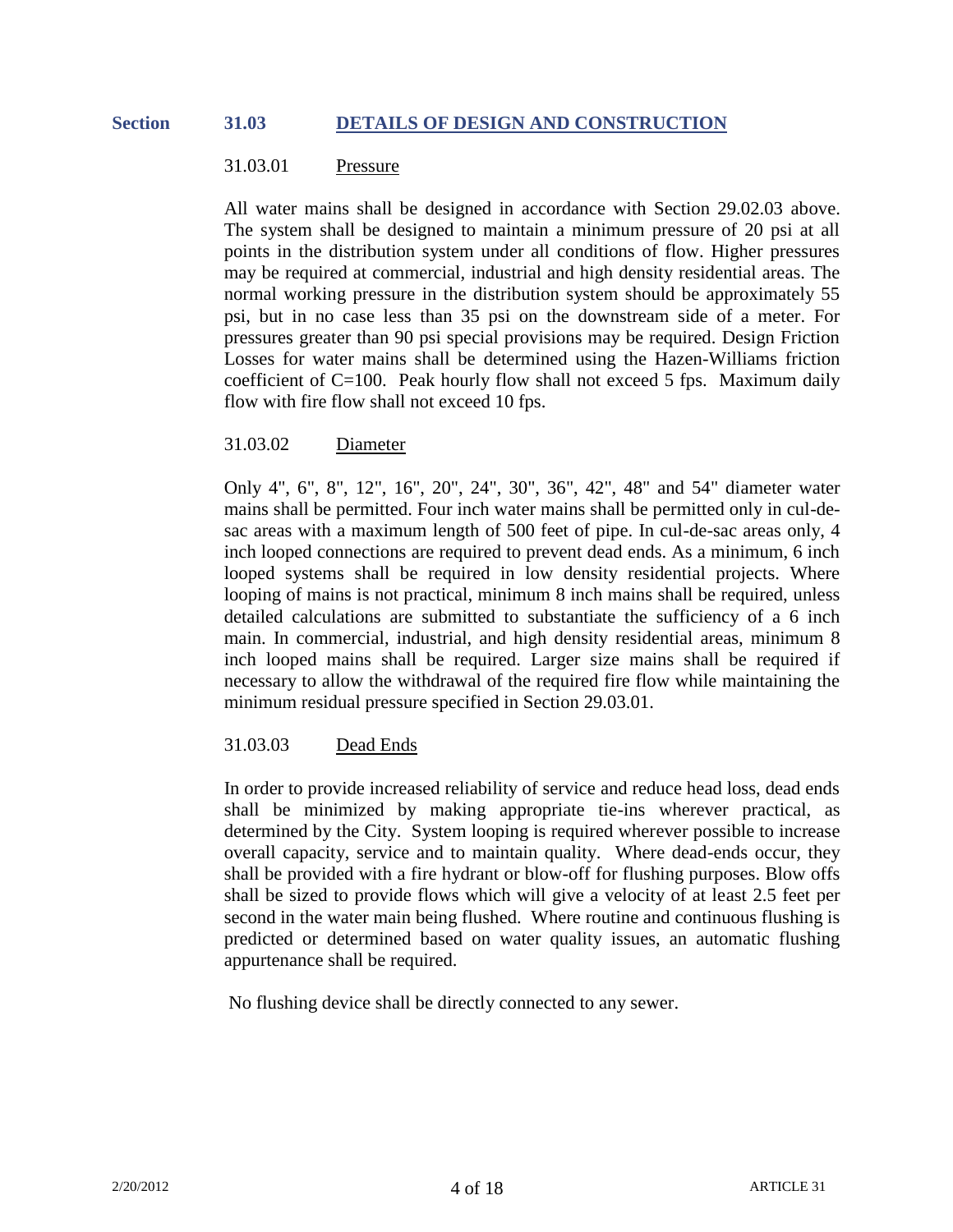#### 31.03.04 Valves

Valves shall be provided for all branch connections, loop ends, fire hydrant stubs, or other locations as required to provide an operable, easily maintained, and repaired water distribution system. Valves are to be placed so that the maximum allowable length of water main required to be shutdown for repair work shall be 500 feet in commercial, industrial or multi-family residential areas, or 800 feet in other areas.

# 31.03.05 Air Relief Valves

At high points in water mains where air can accumulate, provisions shall be made to remove the air by means of hydrants or automatic air relief valves. Automatic air relief valves shall not be used in situations where flooding of the manhole or chamber may occur. Refer to the Typical City Details attached as part of this Manual.

# 31.03.06 Fire Hydrants

Fire Hydrants shall be considered and designed in accordance with this ARTICLE.

# 31.03.07 Chamber Drainage

Chambers, pits or manholes containing valves, blow-offs, meters, or other such appurtenances to a distribution system shall not be connected directly to any storm drain or sanitary sewer, nor shall blow-offs or air relief valves be connected directly to any sewer.

# 31.03.08 Disinfection Following Repair or Replacement

Any part of the City water system which has direct contact with finished water and has been out of service for repair, alteration, or replacement shall be disinfected as outlined in this Manual or AWWA C-651.

# **Section 31.04 WATER METERING**

# 31.04.01 General

All water service connections shall be metered. In general, the method of metering shall follow the guidelines listed below. However, the Owner's/Developer's Engineer must obtain approval before finalizing the design of the metering system. Master metering for irrigation for common grounds shall be reviewed and approved by the City Engineer on a case-by-case basis.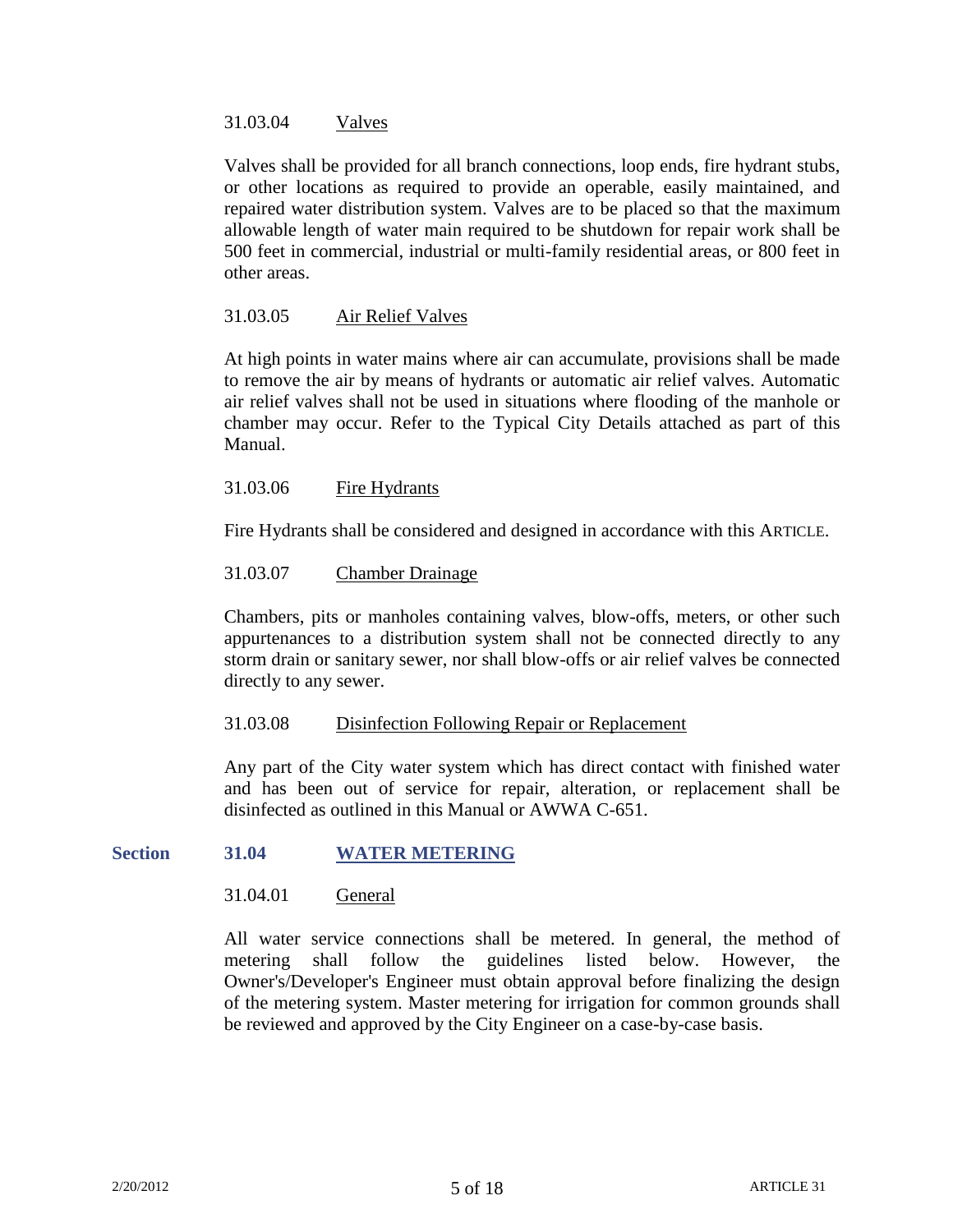## 31.04.02 Single Family, Duplex, and Multi-Family Subdivisions

Each unit shall be individually metered. However, a variance may be requested for multi-family subdivisions. Single and Double services shall be installed at property lines as specified in the Typical City Details attached as part of this Manual.

#### 31.04.03 Commercial, Industrial, and Institutional Projects

In general, each building shall be individually metered. Meter(s) shall be located in the public rights-of-way at the property line.

#### 31.04.04 Shopping Centers

Each unit shall be individually metered. The meters shall be located either in the right-of-way or within a Utility Easement. The meters shall be located within an unpaved area to facilitate removal, repair and/or replacement without damage to paved surfaces.

#### 31.04.05 Meter Installation

All meter boxes shall be installed by the Contractor at finished grade and level. All meters 2 inches and smaller will be installed by the City after payment of applicable fees and charges. All meters 2 inches in size and smaller shall be installed underground in an approved meter box. Meters larger than 2 inches shall be installed above ground. In general, meters larger than 2 inches shall be located in a meter easement located adjacent to the public right-of-way.

# 31.04.06 Meter Sizing

Size of all meters shall be determined by the Owner's/Developer's Engineer and approved by the City Utilities Division. The Owner's/Developer's Engineer shall provide sufficient information on estimated peak flows and low flows so that meter size can be evaluated. The Owner's/Developer's Engineer shall include head-losses through metering device when designing the water system.

# **Section 31.05 WATER SERVICES AND CONNECTIONS**

Water services and connections shall conform to the applicable provisions of this Manual and the Typical City Details attached as part of this Manual. Only 1", 1  $\frac{1}{2}$ , 2", 3", 4", 6", 8", 10" and 12" services shall be permitted. Where water services greater than 12 inches are required dual services shall be provided. New services and connections to the water system, either new or existing, shall be made by the Contractor.

Water service piping and connection shall be installed as specified in the Typical City Details attached as part of this Manual. The location of all service lines shall be as specified in the Typical City Details attached as part of this Manual and shall be either single or dual service. On curbed streets, the exact location for each installed service shall be marked by etching or cutting a "W" in the concrete curb. Where no curb exists, locations shall be adequately marked by a method approved by the City.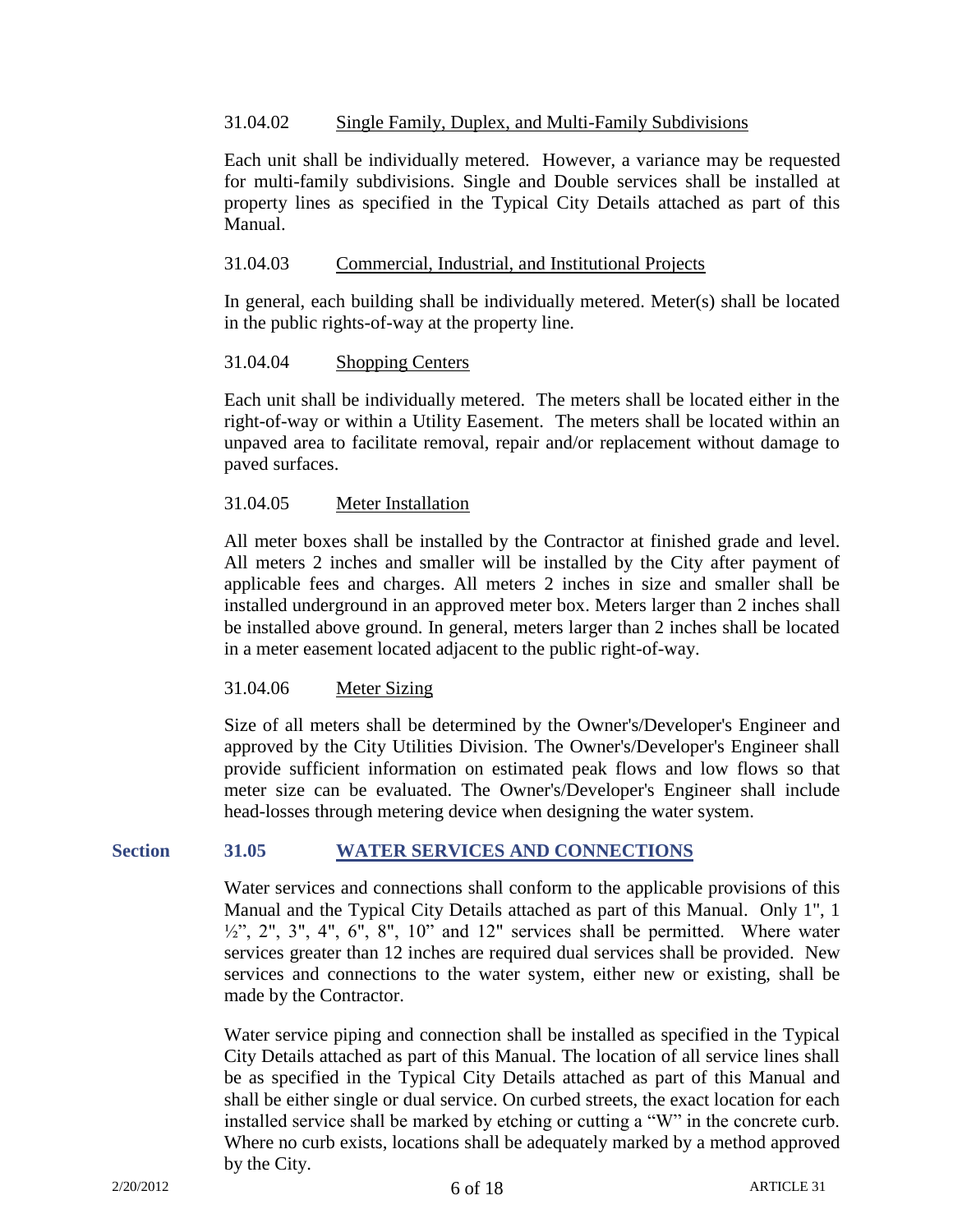# **Section 31.06 SERVICE PIPE, STOPS, FITTINGS, AND SERVICE SADDLES**

#### 31.06.01 Service Pipe

All service lines shall be 1",  $1\frac{1}{2}$ " or 2" polyethylene tubing conforming to specifications in AWWA C-800 and AWWA C-901.

## 31.06.02 Stops

Corporation stops shall be 1",  $1 \frac{1}{2}$ " or 2" brass, equipped with connections compatible with the polyethylene tubing and threaded in accordance with specifications in AWWA C-800 and AWWA C-901. Curb stops shall be sized to match the meter size and conform to the specifications in AWWA C-800 and AWWA C-901.

#### 31.06.03 Fittings

Fittings shall be brass, cast and machined in accordance with specifications in AWWA C-800 and AWWA C-901, with compatible polyethylene tubing connections.

31.06.04 Service Saddles

A service saddle may be used for all service line taps. Service saddles shall be double strap, anchored by a minimum 4 bolt pattern on a ductile iron saddle body. The City may require a stainless steel strap and fusion epoxy or nylon coated ductile iron body with stainless steel hardware in areas designated as corrosive.

#### **Section 31.07 WATER MAIN MATERIALS**

31.07.01 General

These Specifications cover the pipe, fittings, and accessory items used for water distribution systems.

Pipe used in water distribution systems shall be ductile iron pipe (DIP).

The Contractor shall be responsible for all materials furnished and storage of same, until the date of substantial completion. The Contractor shall replace, at the Contractor's expense, all materials found to be defective or damaged in handling or storage. The Contractor shall, if requested by the City, furnish certificates, affidavits of compliance, test reports, or samples for check analysis for any of the materials specified herein. All pipe delivered to project site for installation is subject to random testing for compliance with the designated specifications.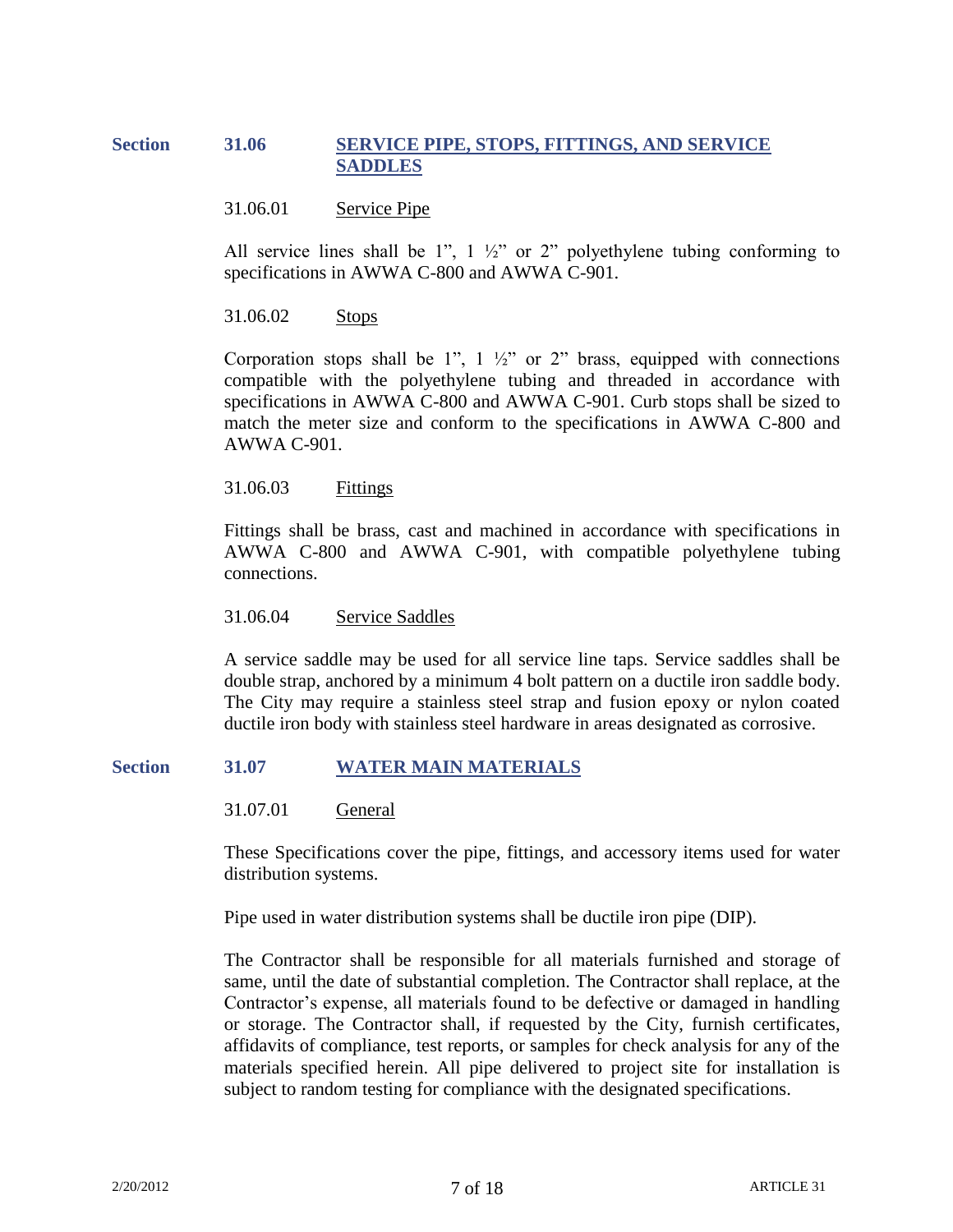# 31.07.02 Ductile Iron Pipe

All ductile iron pipe of nominal diameter 4 through 54 inches shall conform to ANSI/AWWA A-21.51/C-151. A minimum of Pressure Class 350 pipe shall be supplied for all sizes of pipe unless specifically called out in the detail sheets, or required by the City.

#### 31.07.03 Fittings

Any fittings required shall be mechanical joint ductile iron or gray iron conforming to ANSI/AWWA A-21.10/C-ll0, 250 psi minimum pressure rating, or ductile iron compact fittings 4 through 12 inches in accordance with ANSI/AWWA A-21.53/C-153.

# 31.07.04 Joints

Joints for ductile iron pipe and fitting joints shall be push-on or mechanical joints conforming to ANSI/AWWA A-21.11/C-111. Where called for in the plans, restrained or flanged joints shall be provided. Flanged joints shall conform to ANSI Standard B-16.1-125 lb. Restrained joints shall conform to ARTICLE 26 of this Manual.

# 31.07.05 Coatings and Linings

Where ductile iron pipe and fittings are to be below ground or installed in a casing pipe the exterior coating shall be a minimum 1.0 mil thick in accordance with ANSI/AWWA A-21.51/C-151. Where ductile iron pipe and fittings are to be installed above ground, pipe, fittings and valves shall be thoroughly cleaned and given one field coat (minimum 1.5 mils dry thickness) of rust inhibitor primer. Intermediate and finished field coats of Alkyd shall also be applied by the Contractor (minimum 1.5 mils dry thickness each coat). Primer and field coats shall be compatible and shall be applied in accordance with the manufacturer's recommendations. (See approved Manufacturer's List attached as part of this Manual.) Final field coat shall be dark blue for raw water and blue for finished water.

All ductile iron pipe and fittings shall have an interior protective lining of cementmortar with an NSF approved seal coat material in accordance with ANSI/AWWA A-21.4/C-104.

# 31.07.06 Polyethylene Encasement

The pipe shall be polyethylene encased (8 mil) where shown on the detail sheets or required by the City in accordance with ANSI/AWWA A-21.51/C-105.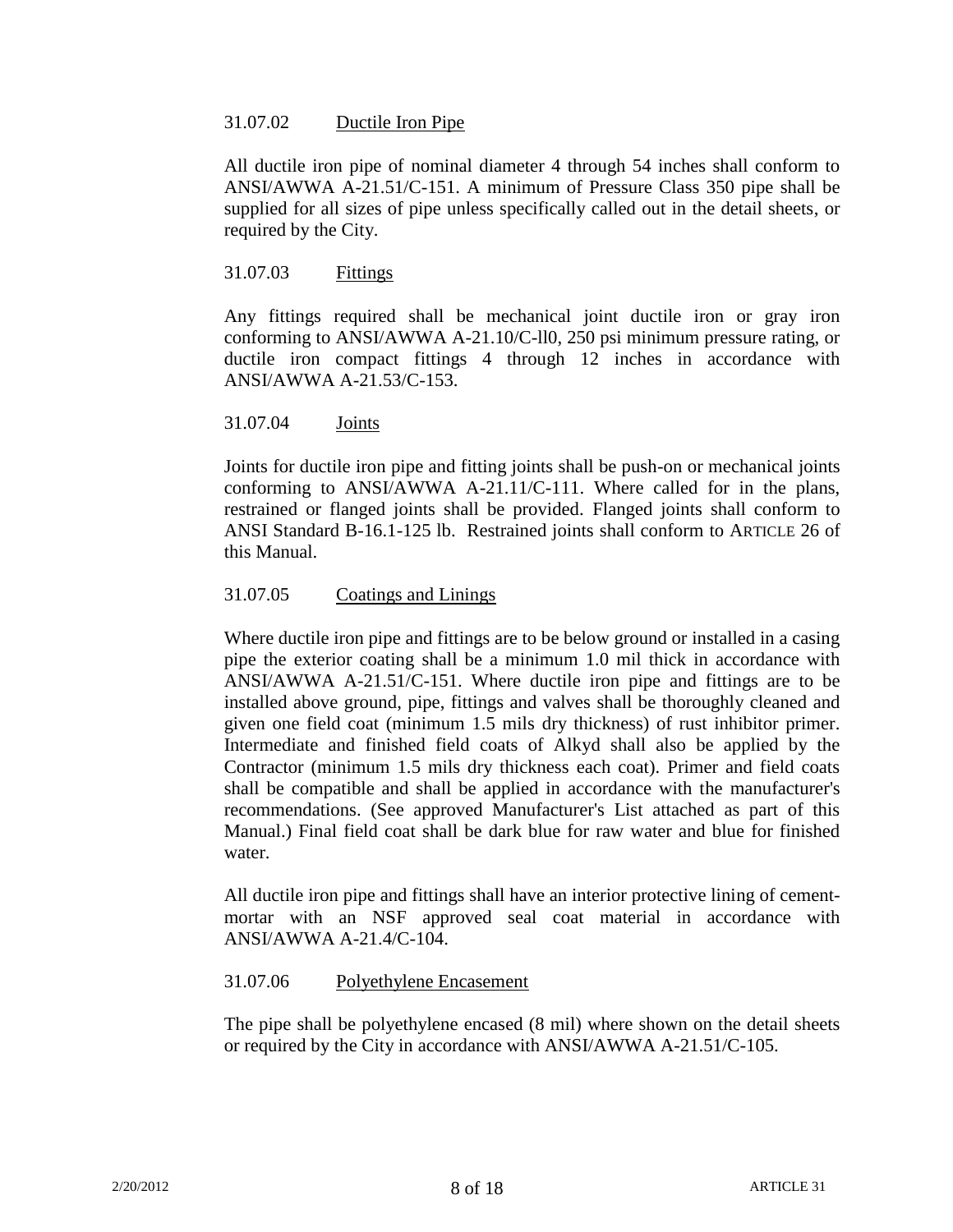#### 31.07.07 Resilient Seat Gate Valves

All gate valves 12 inches and smaller shall be resilient seat gate valves. Such valves shall be resilient seated, manufactured to meet or exceed the requirements of AWWA C-515, latest revision, and in accordance with the following Specifications. Valves shall have an unobstructed waterway equal to or greater than the full nominal diameter of the Connecting Pipe. (See approved Manufacturer's List attached as part of this Manual.)

The valve body, bonnet, and bonnet cover shall be ductile iron. All ferrous surface inside and outside shall have a fusion-bonded epoxy coating. A 2 inch wrench nut shall be provided for operating the valve. All valves are to be tested in strict accordance with AWWA C-515. The valve shall be operated opening counterclockwise.

The valves shall be non-rising stem with the stem made of cast, forged, or rolled bronze as specified in AWWA C-515. Two stem seals shall be provided and shall be of the O-ring type. The stem nut must be independent of the gate.

The resilient sealing mechanism shall provide zero leakage at the water working pressure when installed with the line flow in either direction.

All shut-off valves 16" and larger shall be resilient seat gate with horizontal mechanical gearing and clear passage for pigging devices. Valve shall be as listed in the Approved Manufacturer's List.

31.07.08 Butterfly Valves

Butterfly valves are **not** allowed.

# 31.07.09 Valve Boxes

All buried valves shall have cast-iron three piece valve boxes. Valve boxes shall be provided with suitable heavy bonnets and shall extend to such elevation at, or slightly above, the finished grade surface as directed by the City. The barrel shall be 2 piece, sliding type, having 5¼ inch shaft. The upper section shall have a flange at the bottom having sufficient bearing area to prevent settling and shall be complete with cast iron covers. Covers shall have "WATER" cast into the top for all water mains. The actuating nuts for deeper valves shall be extended to come up to 4 foot depth below finished grade.

Care shall be taken while constructing valve boxes to ensure that valve stems are vertical and the cast iron box has been placed over the stem with base bearing on compacted fill and top flush with final grade. Boxes shall have sufficient bracing to maintain alignment during backfilling. Contractor shall remove any sand or undesirable fill from valve box prior to final inspection.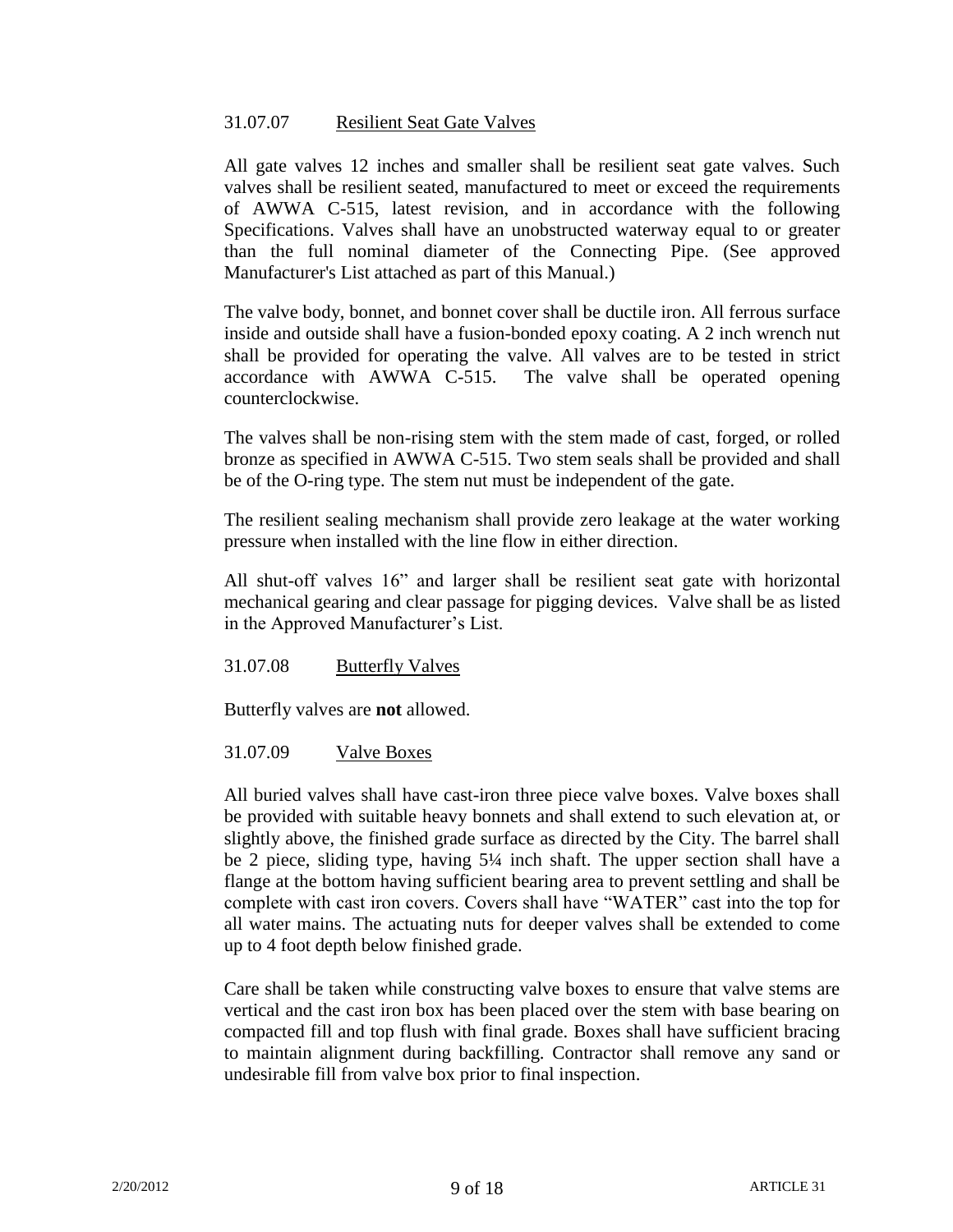#### 31.07.10 Air Release Valves

The air release valves for use in water mains shall be installed as specified in the Typical City Details attached as part of this Manual and the make and model per the approved Manufacturer's List. Valves shall be provided with a vacuum check to prevent air from reentering the line. The fittings shall be threaded.

#### **Section 31.08 WATER MAIN INSTALLATION**

## 31.08.01 General

Pipe shall be installed in accordance with the manufacturer's specifications and instructions for the type of pipe used and applicable AWWA Standards, such as C-600 and C-603, unless otherwise stated in these Specifications. A 2" jumper connection shall be provided for purposes of filling and testing the installed water line prior to clearance for use. The jumper is to be installed per the Typical City Details attached as part of this Manual.

#### 31.08.02 Pipe Handling

All types of pipe shall be handled in such manner as will prevent damage to the pipe or coating. Accidental damage to pipe or coating shall be repaired to the satisfaction of the City or be removed from the job. When not being handled, the pipe shall be supported on timber cradles or on properly prepared ground, graded to eliminate all rock points and to provide uniform support along the full length. When being transported, the pipe shall be supported at all times in a manner which will not permit distortion or damage to the lining or coating. Any unit of pipe that, in the opinion of the City, is damaged beyond repair by the Contractor shall be removed from the site of the work and replaced with another unit. Joint gaskets shall be stored in clean, dark, dry location until immediately before use.

Dirt or other foreign material shall be prevented from entering the pipe or pipe joint during handling or laying operations, and any pipe or fitting that has been installed with dirt or foreign material in it shall be removed, cleaned and relaid. At times when pipe laying is not in progress, the open ends of the pipe shall be closed by a water-tight plug or by other means approved by the City to ensure absolute cleanliness inside the pipe.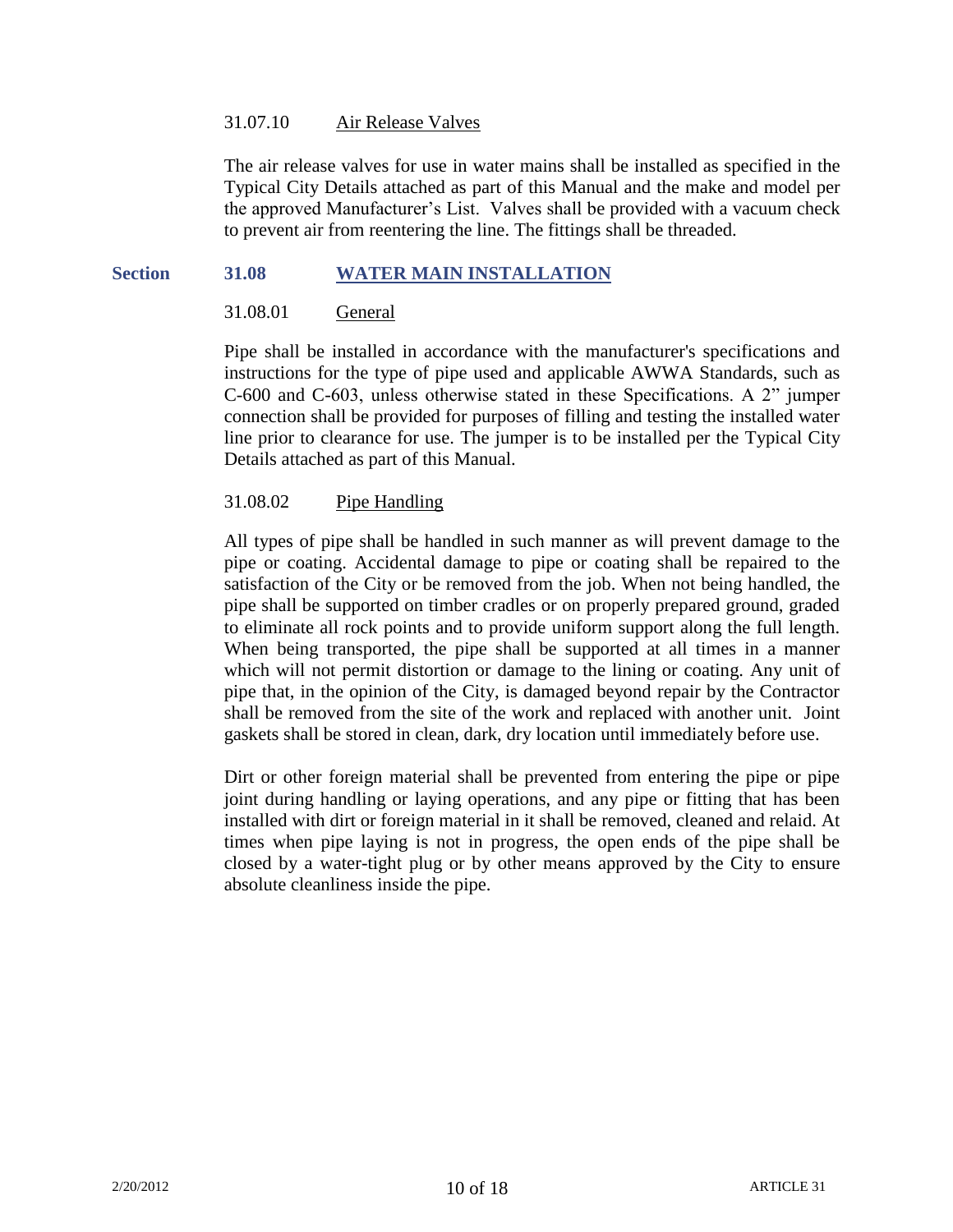#### **Section 31.09 VALVE INSTALLATION**

All valves shall be inspected upon delivery in the field to insure proper working order before installation. They shall be set and jointed to the pipe in the manner as set forth in the AWWA Standards for the type of connection ends furnished. All valves and appurtenances shall be installed true to alignment and rigidly supported. Any damage to the above items shall be repaired to the satisfaction of the City before they are installed. Valves shall be installed in a vertical position and be provided with a standard valve box so arranged that no shock will be transmitted to the valve. The box shall be vertically centered over the operating nut, and the cast iron box cover shall be set flush with the road bed or finished surface. After installation, all valves shall be subjected to the field test for piping as outlined in these Specifications. Should any defects in materials or workmanship appear during these tests, the Contractor shall correct such defects to the satisfaction of the City.

Flanged joints shall be made with hot dipped galvanized bolts, nuts and washers. Mechanical joints shall be made with mild corrosion resistant alloy steel bolts and nuts. All exposed bolts shall be painted the same color as the pipe.

#### **Section 31.10 IDENTIFICATION**

In order to preclude possible domestic water tapping, all installed underground DIP or HDPE water mains shall be marked in accordance with 62.555.320 (21) (b) 3. Florida Administrative Code. Said stripe shall be a minimum 2 inches in width and shall be light blue in color. Backfill shall not be placed for 30 minutes if field painting is required. In addition, all pipe shall be buried with non-metallic warning/identification tape above the top of the pipe, see the Typical City Details. The tape shall indicate the presence of the water main plainly on the tape face. All PVC pipe shall be buried with a locating wire properly affixed to the main.

#### **Section 31.11 SEPARATION OF WATER MAINS AND SEWERS**

#### 31.11.01 General

No water pipe shall pass through or come in contact with any part of a sanitary or storm sewer manhole.

Extreme caution shall be exercised when locating water mains at or near certain sites such as sewage treatment plants or industrial complexes. Individual septic tanks must be located and avoided.

Water mains that are laid in the vicinity of pipe lines designated to carry raw wastewater or reclaimed water (wastewater effluent) shall meet the horizontal and vertical separations specified below. Compliance with all separation requirements of F.A.C. Rule 62-555.314 shall be met as a minimum.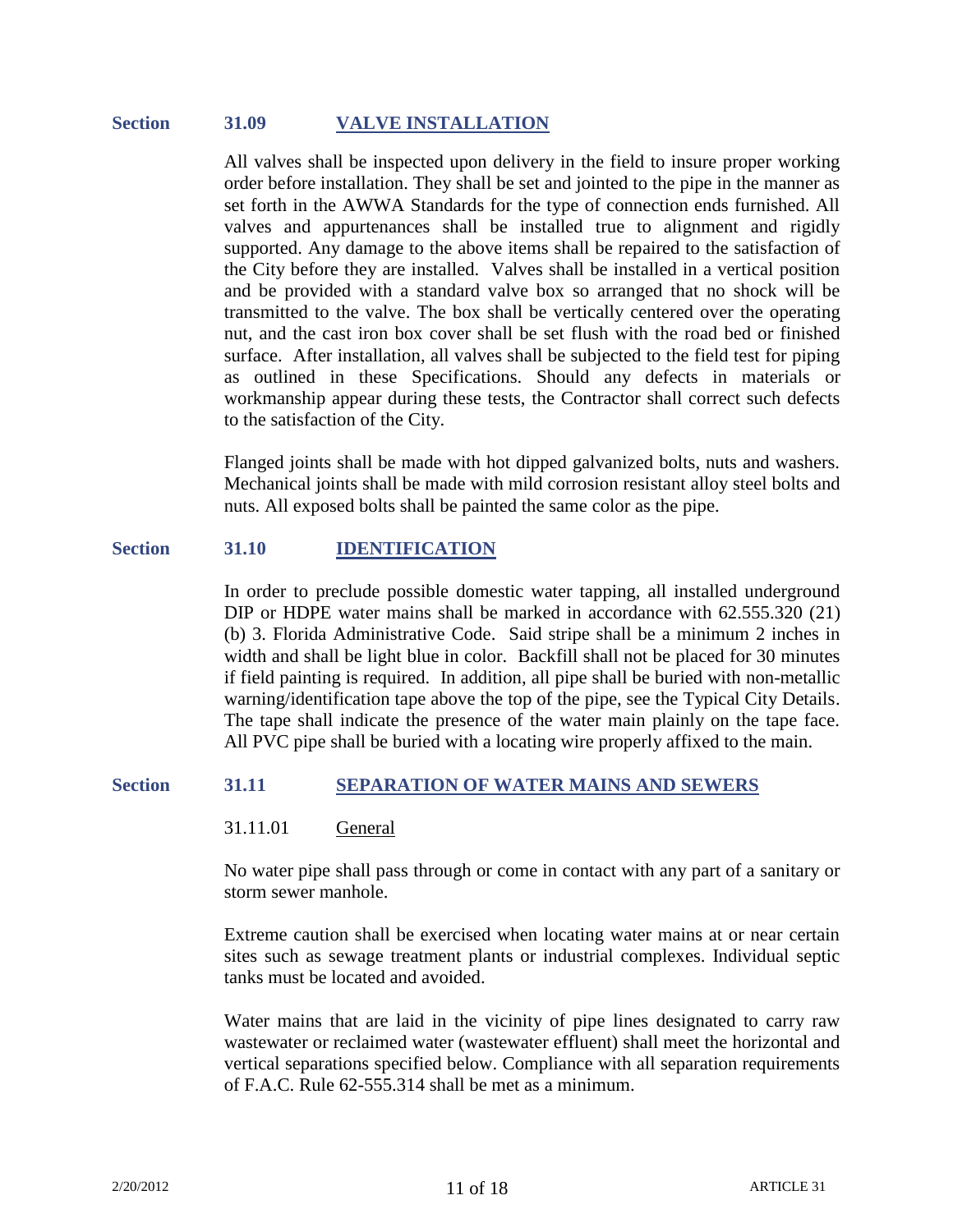# 31.11.02 Horizontal Separation

Under normal conditions, water mains shall be located at least 10 feet horizontally from pipes carrying raw wastewater, and 3 feet horizontally from pipes carrying stormwater or reclaimed water. The distance shall be measured from inside edge of pipe to inside edge of pipe.

# 31.11.03 Vertical Separation

Under normal conditions, water mains shall be laid to provide a separation of at least 18 inches between the bottom of the water main and the top of the wastewater or storm sewer. Under unusual conditions, when construction conditions prevent a vertical separation of 18 inches, a lesser separation in accordance with 62.555.314 may be allowed.

# 31.11.04 Crossing of Water Mains and Sewers

Water mains shall be above the sewer whenever they cross. A vertical separation shall be maintained as described above. Adequate structural support for both the water main and sewers shall be provided to prevent excessive deflection of joints and settling.

# **Section 31.12 TRENCH PREPARATION AND PIPE BEDDING**

# 31.12.01 Trench Preparation and Pipe Bedding

Applicable provisions of ARTICLE 6 of this Manual shall apply. Also refer to the Typical City Details attached as part of this Manual.

# 31.12.02 Pipe Preparation, Handling and Laying

All pipe and fittings shall be inspected prior to lowering into trench to insure no cracked, broken, or otherwise defective materials are being used. Contractor shall clean ends of pipe thoroughly and remove foreign matter and dirt from inside of pipe and keep clean during and after laying.

Contractor shall use proper procedures tools, and facilities for the safe and proper protection of the work. Contractor shall lower pipe into the trench in such a manner as to avoid any physical damage to the pipe and shall remove all damaged pipe from the job site. Care shall be taken to not drop or dump pipe into trenches under any circumstances.

Contractor shall prevent foreign material from entering the pipe while it is being placed in the trench. Contractor shall remove all foreign material from the pipe or joint ring before the next pipe is placed. If the pipe laying crew cannot put the pipe into the trench and in place without getting earth into the pipe, the City may require that snugly-fitted, tightly-woven canvas bags be placed over each end before lowering the pipe. The bags shall be left in place until the connection is to be made to the adjacent pipe. During laying operations, Contractor shall keep debris, tools, clothing, or other materials out of the pipe.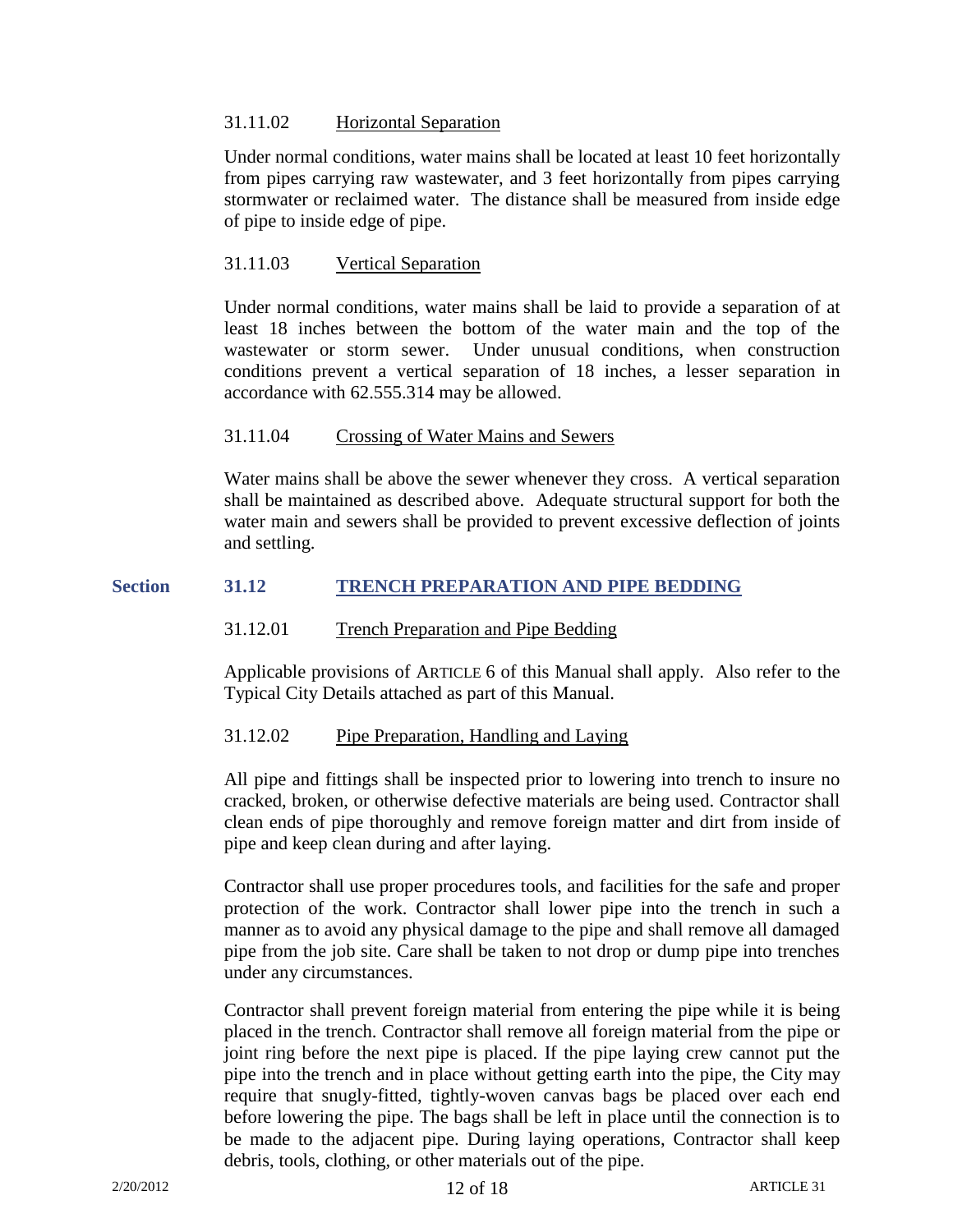All ductile iron pipe shall be installed in accordance with AWWA C-600 unless such Standards conflicts with this Manual, in which case this Manual shall apply. Contractor shall cut pipe only as necessary to comply with alignment shown on the plans. Flame cutting of pipe shall not be allowed. Contractor shall provide special tools and devices, such as special jacks, chokers, and similar items required for proper installation. Lubricant for the pipe gaskets shall be furnished by the pipe manufacturer, and no substitutes shall be permitted under any circumstances.

The pipe shall be polyethylene encased (8 mil) where shown on the detail sheets in accordance with ANSI/AWWA A-21.51/C-105.

# 31.12.03 Trench Dewatering and Drainage Control

Contractor shall prevent water from entering the trench during excavation and pipe laying operations to the extent required to properly grade the bottom of the trench and allow for proper compaction of the backfill. Pipe shall not be laid in water.

# 31.12.04 Survey Line and Grade

Pipe shall be laid to the lines and grades shown on the plans. The Contractor shall provide line and grade stakes at a 100 foot maximum spacing and at all line and/or grade change locations. Contractor shall provide Temporary Bench Marks at maximum 1,000 foot intervals. The minimum pipe depth shall be 3 feet below the finished grade surface or 3 feet below the elevation of the edge of pavement of the road surface, whichever is greater.

# 31.12.05 Laying of Pipes on Curves

Pipe installed on long radius curves, either horizontal or vertical, may be installed with standard pipe by deflections at the joints. Maximum deflections at pipe joints, fitting and laying radius for the various pipe lengths shall not exceed 75 percent of the pipe manufacturer's recommendation.

The maximum allowable tolerance in the joint due to variances in installation is 0.75 degrees (3-inches per joint per 20 ft stick of pipe). No bending tolerance in the pipe barrel shall be accepted. Alignment change shall be made only with sleeves and fittings.

# 31.12.06 Pipe Restraining and Thrust Block

Requirements specified in ARTICLE 26 of this Manual shall apply.

31.12.07 Bedding and Backfill for Pipes

Requirements specified in ARTICLE 6 of this Manual shall apply.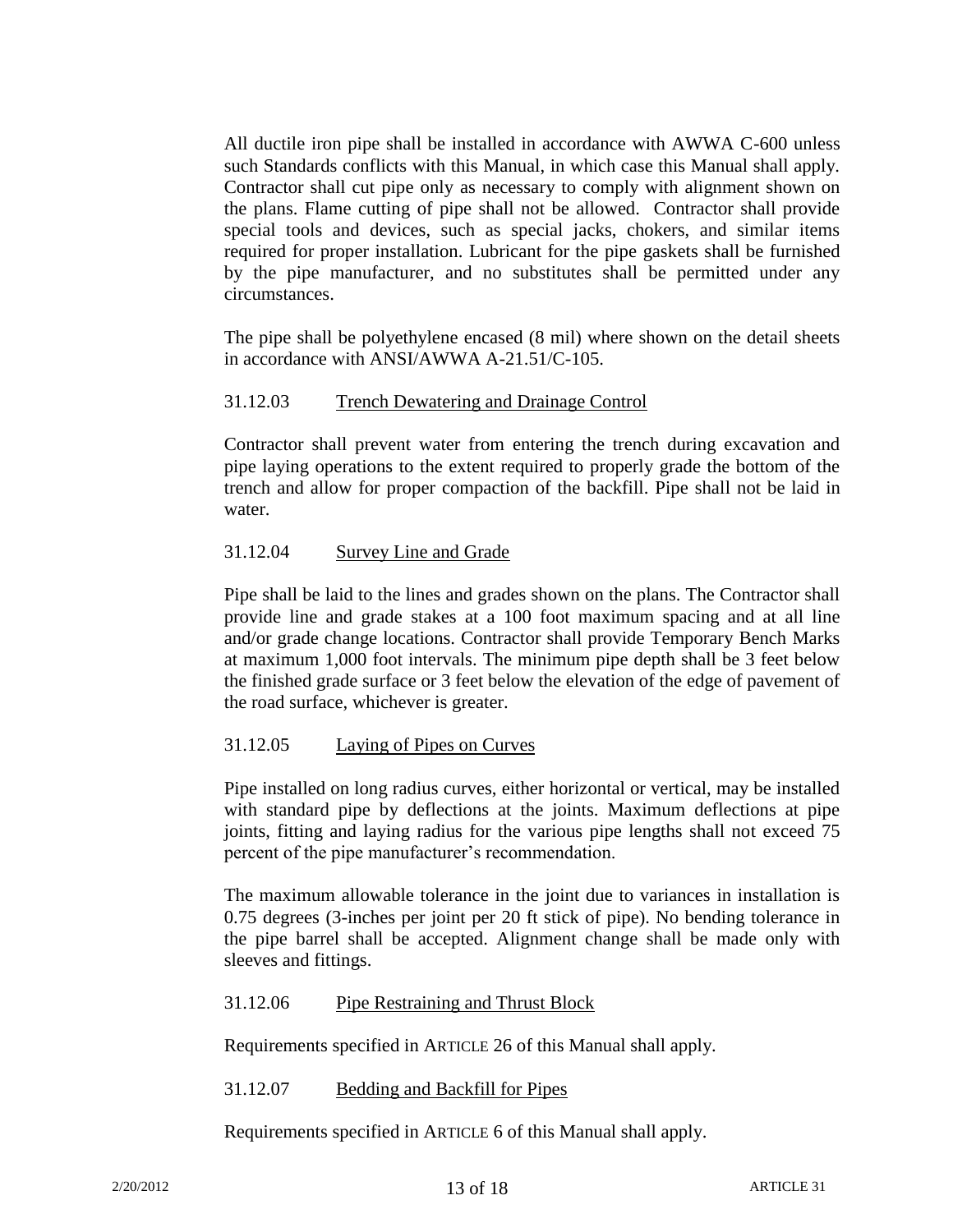#### **Section 31.13 HYDROSTATIC TESTS**

#### 31.13.01 General

Hydrostatic tests shall consist of pressure test and leakage test. Hydrostatic tests shall be conducted on all newly laid pressure pipes, joints and valves including all service lines to the curb stops. Air testing of pressure pipes shall not be permitted under any circumstance. Tests shall not be made on sections exceeding 2,000 feet. Contractor shall furnish all necessary equipment and material, make all taps, and furnish all closure pieces in the pipe as required. Equipment to be furnished by the Contractor shall include graduated containers, pressure gauges, hydraulic force pumps, and suitable hoses and piping. The City will monitor and approve a satisfactory test.

The Contractor may conduct hydrostatic tests after the trench has been partially backfilled with the joints left exposed for inspection for informational purposes only. The hydrostatic tests for acceptance shall only be conducted after the trenches have been completely backfilled and compacted as specified. Where any section of pipe is provided with concrete thrust blocking, pressure test shall not be made until at least 5 days have elapsed after the thrust blocking is installed. If high-early cement is used for the concrete thrust blocking, the time may be reduced to 24 hours if the City concurs that the concrete has cured and reached adequate strength.

# 31.13.02 Testing Criteria

All pipe sections to be pressure tested shall be subjected to a hydrostatic pressure of 150 psi. The duration of each pressure test shall be for a period of 2 hours. If during the test, the integrity of the tested line is in question, the City may require a 6 hour pressure test. The basic provisions of AWWA C-600 shall be applicable.

#### 31.13.03 Procedure for Pressure Test

Each section of pipe to be tested, as determined by the City, shall be slowly filled with water and the specified test pressure shall be applied by means of a pump connected to the pipe in a satisfactory manner. Before applying the specified test pressure, all air shall be expelled from the pipe. To accomplish this, taps shall be made and appropriate valves installed to ensure bleeding of all air from the main. If defective pipes, fittings, valves, or hydrants are discovered in consequence of this pressure test, all such items shall be removed and replaced by the Contractor with sound material and the test shall be repeated until satisfactory results are obtained. Provisions of AWWA C-600, where applicable, shall apply.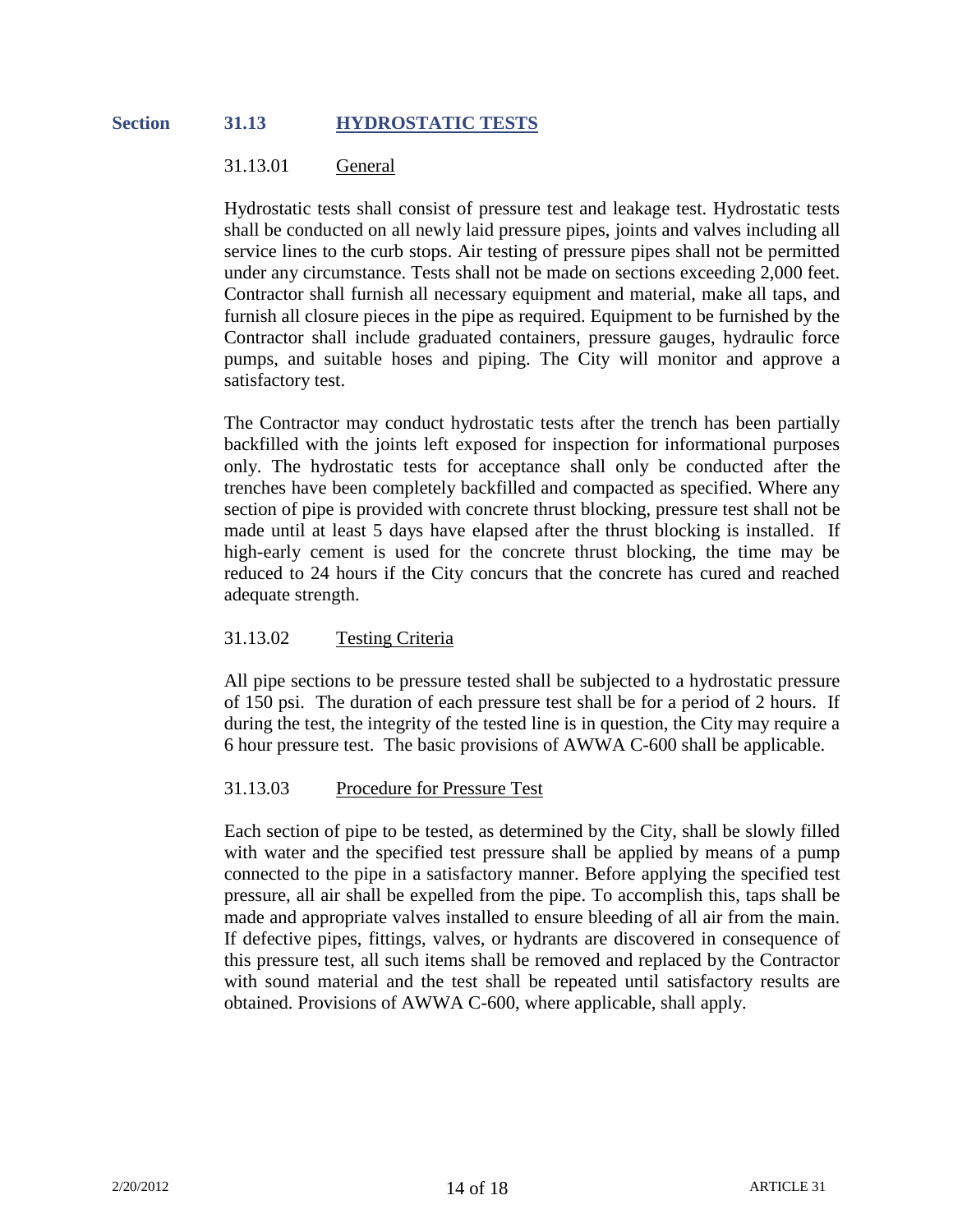#### 31.13.04 Procedure for Leakage Test

After completion of the pressure test, a leakage test shall be conducted to determine the quantity of water lost by leakage under the specified test pressure. Applicable provisions of AWWA C-600 shall apply.

Allowable leakage in gallons per hour for pipeline shall not be greater than that determined by the formula:

$$
L = \frac{SD(p)^{1/2}}{133,200}
$$

Note:  $L =$  Allowable leakage in gallons per hour.

 $S =$ Length of pipe tested, in feet.

 $D =$  Nominal diameter of the pipe in inches.

 $P =$  Average test pressure during leakage test in pounds per square inch gauge.

Leakage is defined as the quantity of water to be supplied in the newly laid pipe or any valved section under test, which is necessary to maintain the specified leakage test pressure after the pipe has been filled with water and the air expelled. Should any test of pipe laid disclose leakage greater than that allowed, Contractor shall locate and replace or repair the defective joints, pipe or valve until the leakage from subsequent testing is within the specified allowance.

# **Section 31.14 DISINFECTION OF WATER MAINS**

31.14.01 General

Before being placed in service, all new water mains shall be chlorinated in accordance with the Specifications below and the procedures outlined in AWWA C-651 "Standard Procedure for Disinfecting Water Mains".

# 31.14.02 Flushing

Sections of pipe to be disinfected shall first be flushed to remove any solids or contaminated material that may have become lodged in the pipe. If no hydrant is installed at the end of the main, then a blow-off valve shall be provided large enough to develop a velocity of at least 2.5 feet per second in the main.

All taps required for chlorination or flushing purpose, or for temporary or permanent release of air shall be provided for by the Contractor as a part of the construction of water mains. After the disinfection, all such taps shall be sealed to the satisfaction of the City.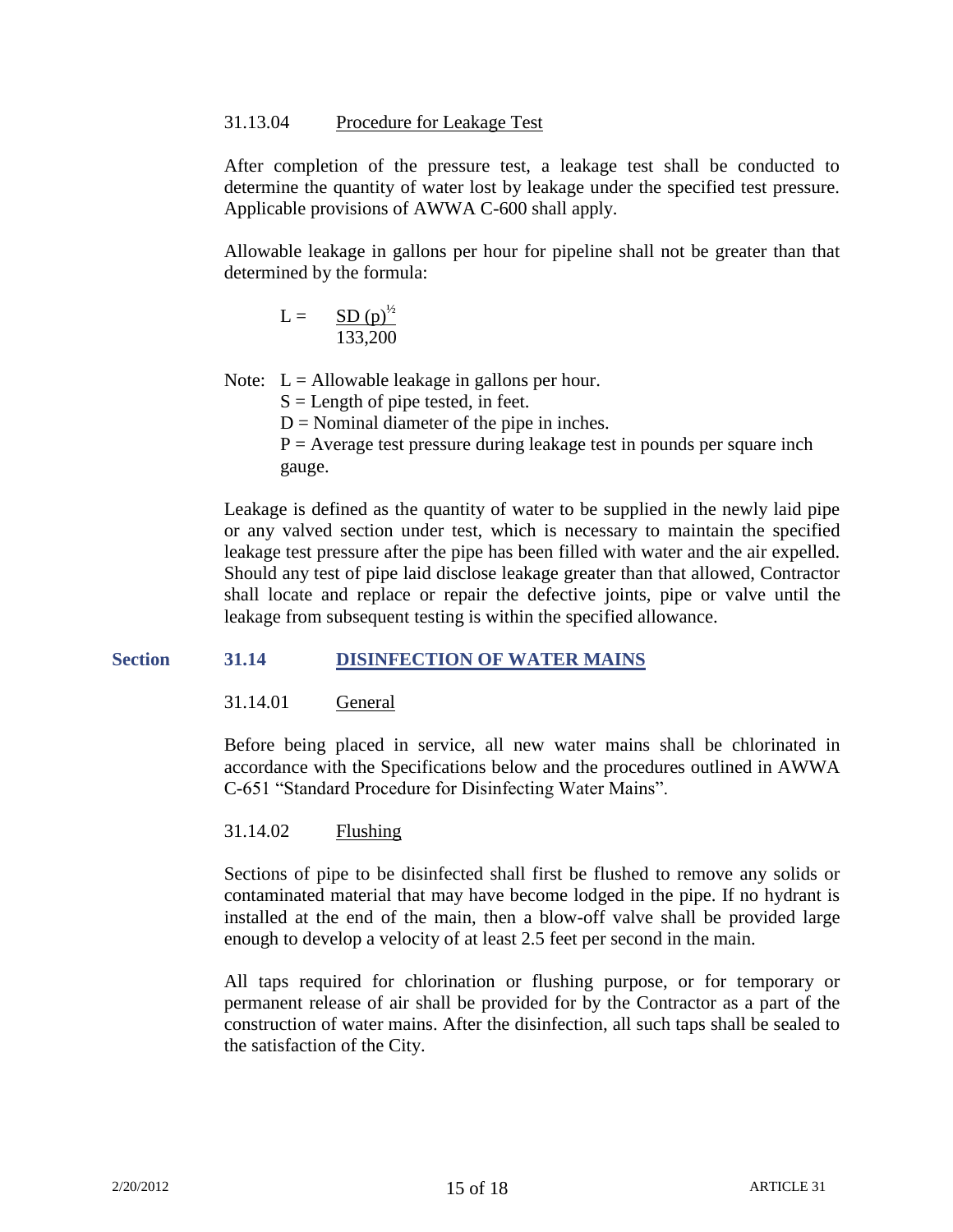# 31.14.03 Disinfection Criteria

Before being placed into service, all new mains and repaired portions of, or extensions to existing mains shall be chlorinated so that the initial chlorine residual is not less than 50 mg/l and that a chlorine residual of not less than 25 mg/l remains in the water after standing 24 hours in the pipe.

# 31.14.04 Form of Applied Chlorine

Chlorine may be applied as a liquid chlorine (gas-water mixture), or a mixture of water and high-test calcium hypochlorite. Contractor shall assume responsibility for safe handling of chlorine and shall meet requirements of OSHA and other regulatory agencies for safe handling of chlorine.

# 31.14.05 Point of Application

The preferred point of application of the chlorinating agent is at the beginning of the pipe line extension or any valved section of it, and through a corporation stop inserted in the pipe. The water injector for delivering the chlorine-bearing water into the pipe shall be supplied from a tap made on the pressure side of the gate valve controlling the flow into the pipe line extension. Alternate points of applications may be used when approved or directed by the City.

# 31.14.06 Chlorinating Valves and Hydrants

In the process of chlorinating newly laid pipe, all valves or other appurtenances shall be chlorinated while the pipe line is filled with the chlorinating agent and under normal operating pressure.

# 31.14.07 Operation of City Valves

Valves shall be manipulated by the City personnel so that the strong chlorine solution in the line being treated shall not flow back into the line supplying the water.

# 31.14.08 Retention Period

Treated water shall be retained in the pipe at least 24 hours. After this period, the chlorine residual at pipe extremities and at other representative points shall be at least 25 mg/l.

# 31.14.09 Final Flushing and Testing

Following chlorination, all treated water shall be thoroughly flushed from the newly laid pipe at its extremity until the replacement water throughout its lengths shows upon test, a free chlorine residual not in excess of that normally carried in the system. Flushed chlorinated water shall be de-chlorinated by an approved method before or during discharge.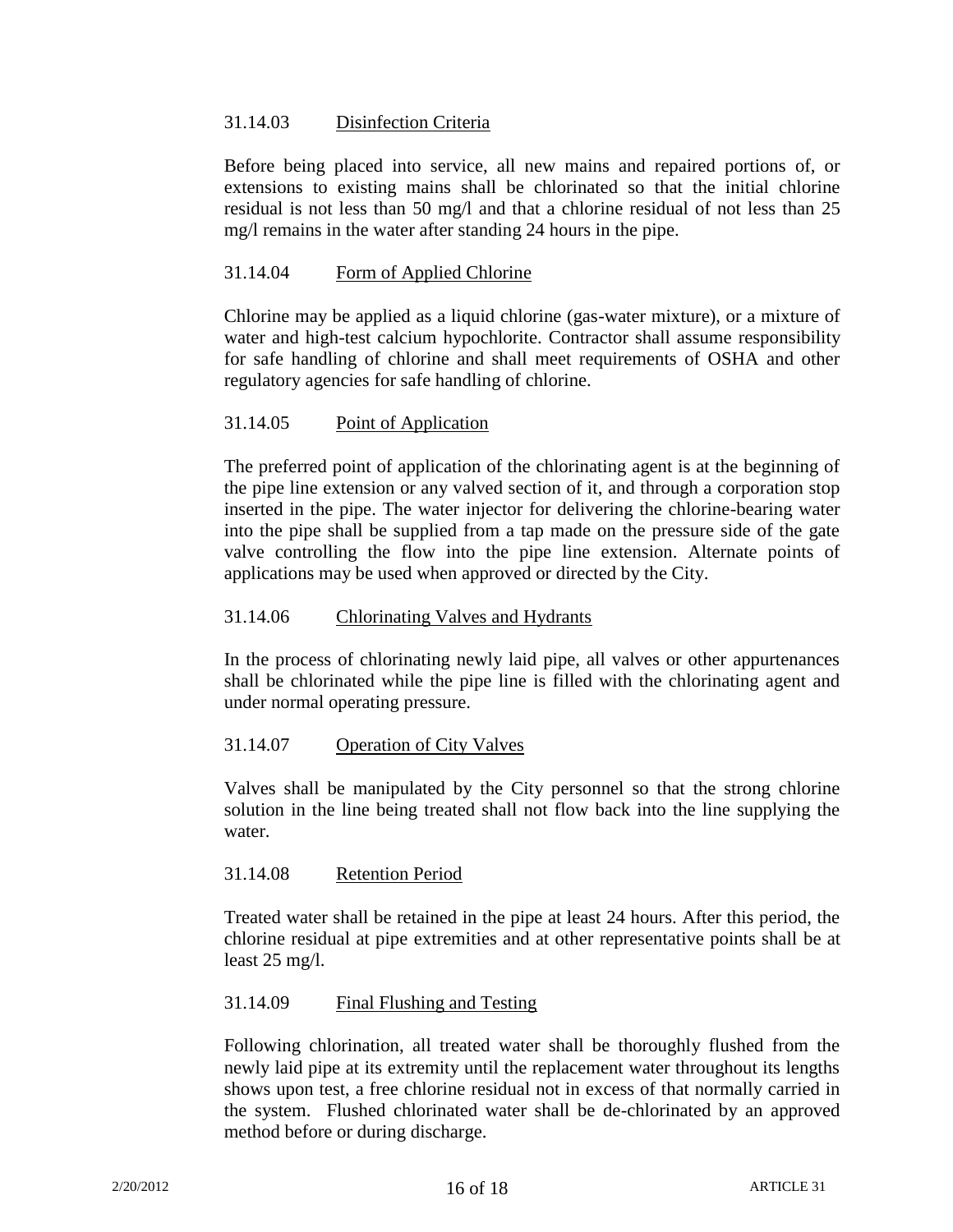After flushing, water samples collected on 2 successive days from the treated piping system, as directed by the FDEP permit, shall show acceptable bacteriological results. All bacteriological testing shall be performed by a certified laboratory or City and paid for by the Contractor. All such bacteriological analysis must be performed by a laboratory certified by the State of Florida.

Proper chain of custody procedures must be followed and samples shall only be collected by certified laboratory personnel in the presence of City personnel.

Copies of testing results and all related correspondence with the FDEP shall be submitted to the City.

# 31.14.10 Repetition of Flushing and Testing

Should the initial treatment result in an unsatisfactory bacterial test, the original chlorination procedure shall be repeated by the Contractor until satisfactory results are obtained.

#### **Section 31.15 FIRE HYDRANTS**

# 31.15.01 Material

Fire hydrants shall have a minimum 5¼ inch valve opening and shall comply with AWWA Standard C-502 for fire hydrants for water works service, unless in conflict with Manual, in which case this Manual shall apply. Each hydrant shall have 6 inch mechanical joint ends with harnessing lugs ("dog ears") and shall open by turning to the left (counter-clockwise). Fire hydrant shall be of ample length for a minimum  $3\frac{1}{2}$  foot depth of bury. It shall be provided with two  $2\frac{1}{2}$ inch hose nozzles and one 4½ inch pumper nozzle, all having National Standard hose threads. Nozzles shall have caps attached by chains. Operating nuts shall be AWWA Standard (pentagonal, measuring 1½ inch point to flat). Fire hydrants shall be equipped with O-Ring packing. (See approved Manufacturer's List attached as part of this Manual.)

# 31.15.02 Painting

All iron parts of the hydrant, both inside and outside, shall be painted in accordance with AWWA C-502. All inside surfaces and outside surfaces below the ground line shall be coated with asphalt varnish. They shall be covered with 2 coats, the first having dried thoroughly before the second is applied. The outside of the hydrant above the furnished ground line shall be thoroughly cleaned and thereafter painted with 1 coat of paint of a durable composition, Hydrant Green for bonnet and Hydrant Yellow for body. Products shall be as identified in the Approved Manufacturer List.